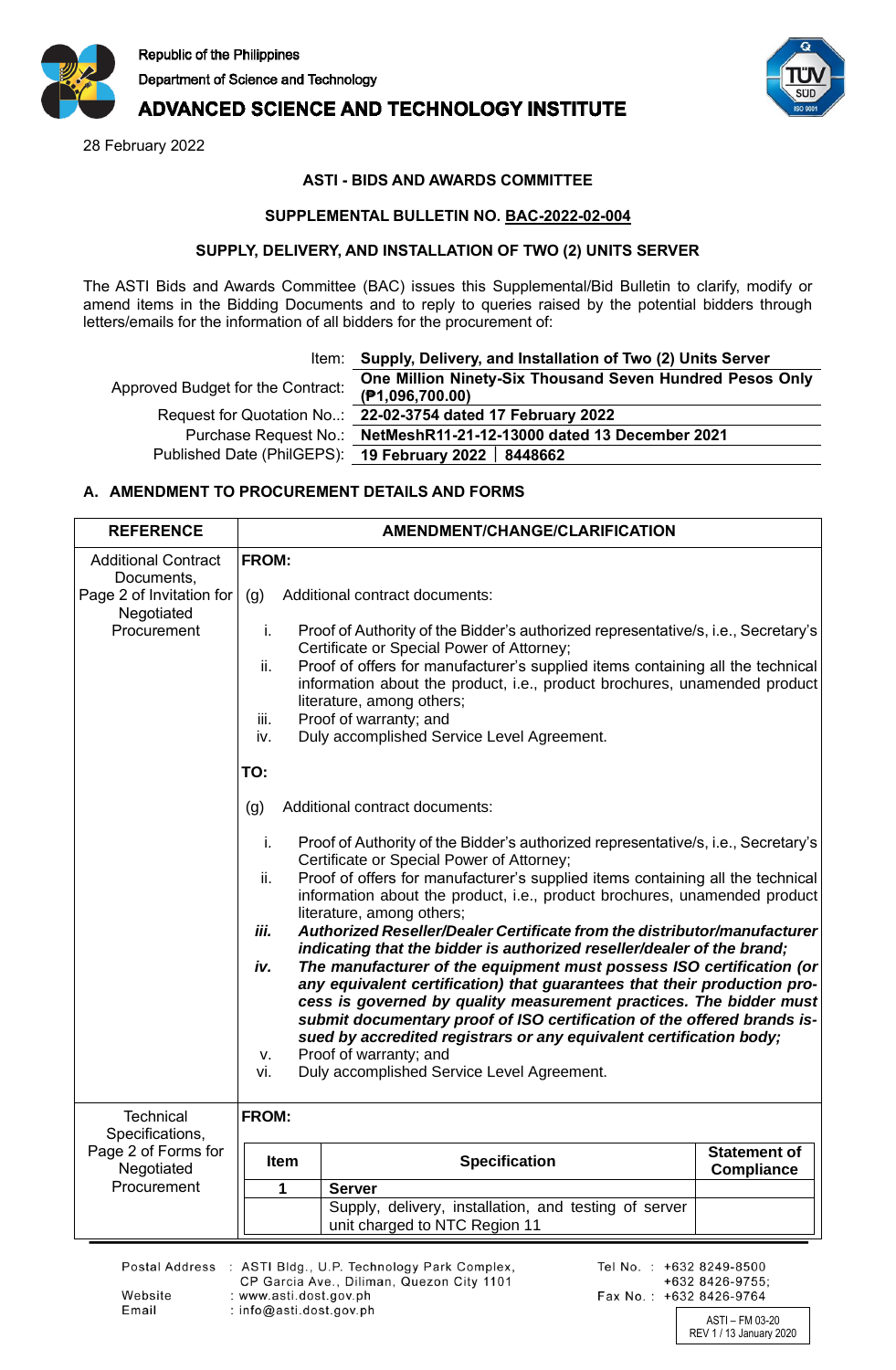|              | 2. TECHNICAL SPECIFICATIONS:                          |  |
|--------------|-------------------------------------------------------|--|
|              | 2.1. Processor:                                       |  |
|              | 2.1.1. Four-core Intel Xeon Processor E5-2637         |  |
|              | v4 3.5.3 7GHz Turbo or better                         |  |
|              | 2.1.1.1. Total Cores: (4) Four cores                  |  |
|              | 2.1.1.2. Total Threads: (8) Eight threads             |  |
|              | 2.1.1.3. Processor Base Frequency: 3.50 GHz           |  |
|              | 2.1.1.4. Processor Max Turbo Frequency: 3.70          |  |
|              | GHz                                                   |  |
|              | 2.1.1.5. Cache: 15MB Cache                            |  |
|              | 2.1.1.6. Thermal Design Power (TDP): 135 Watts        |  |
|              |                                                       |  |
| $\mathbf{2}$ | <b>Server</b>                                         |  |
|              | Supply, delivery, installation, and testing of server |  |
|              | unit charged to NTC Region 8                          |  |
|              | 2. TECHNICAL SPECIFICATIONS:                          |  |
|              | 2.1. Processor:                                       |  |
|              | 2.1.1. Four-core Intel Xeon Processor E5-2637         |  |
|              |                                                       |  |
|              | v4 3.5.3 7GHz Turbo or better                         |  |
|              | 2.1.1.1. Total Cores: (4) Four cores                  |  |
|              | 2.1.1.2. Total Threads: (8) Eight threads             |  |
|              | 2.1.1.3. Processor Base Frequency: 3.50 GHz           |  |
|              | 2.1.1.4. Processor Max Turbo Frequency: 3.70          |  |
|              | GHz                                                   |  |
|              | 2.1.1.5. Cache: 15MB Cache                            |  |
|              | 2.1.1.6. Thermal Design Power (TDP): 135<br>Watts     |  |

# **TO:**

| <b>Item</b>  | <b>Specification</b>                                                                   | <b>Statement of</b><br><b>Compliance</b> |
|--------------|----------------------------------------------------------------------------------------|------------------------------------------|
| 1            | <b>Server</b>                                                                          |                                          |
|              | Supply, delivery, installation, and testing of server<br>unit charged to NTC Region 11 |                                          |
|              | 2. TECHNICAL SPECIFICATIONS:                                                           |                                          |
|              | 2.1. Processor:                                                                        |                                          |
|              | 2.1.1. Four-core Intel Xeon Processor E5-<br>2637 v4 3.5.3 7GHz Turbo or better        |                                          |
|              | 2.1.1.1. Total Cores: (4) Four cores                                                   |                                          |
|              | 2.1.1.2. Total Threads: (8) Eight threads                                              |                                          |
|              | 2.1.1.3. Processor Base Frequency: 3.50 GHz                                            |                                          |
|              | 2.1.1.4. Processor Max Turbo Frequency: 3.70<br>GHz                                    |                                          |
|              | 2.1.1.5. Cache: 15MB Cache                                                             |                                          |
|              | 2.1.1.6. Thermal Design Power (TDP): 135 Watts                                         |                                          |
| $\mathbf{2}$ | <b>Server</b>                                                                          |                                          |
|              | Supply, delivery, installation, and testing of server<br>unit charged to NTC Region 8  |                                          |
|              | 2. TECHNICAL SPECIFICATIONS:                                                           |                                          |
|              | 2.1. Processor:                                                                        |                                          |
|              | 2.1.1. Four-core Intel Xeon Processor E5-<br>2637 v4 3.5.3 7GHz Turbo or better        |                                          |
|              | 2.1.1.1. Total Cores: (4) Four cores                                                   |                                          |
|              | 2.1.1.2. Total Threads: (8) Eight threads                                              |                                          |
|              | 2.1.1.3. Processor Base Frequency: 3.50 GHz                                            |                                          |
|              | 2.1.1.4. Processor Max Turbo Frequency: 3.70<br>GHz                                    |                                          |
|              | 2.1.1.5. Cache: 15MB Cache                                                             |                                          |
|              | 2.1.1.6. Thermal Design Power (TDP): 135 Watts                                         |                                          |